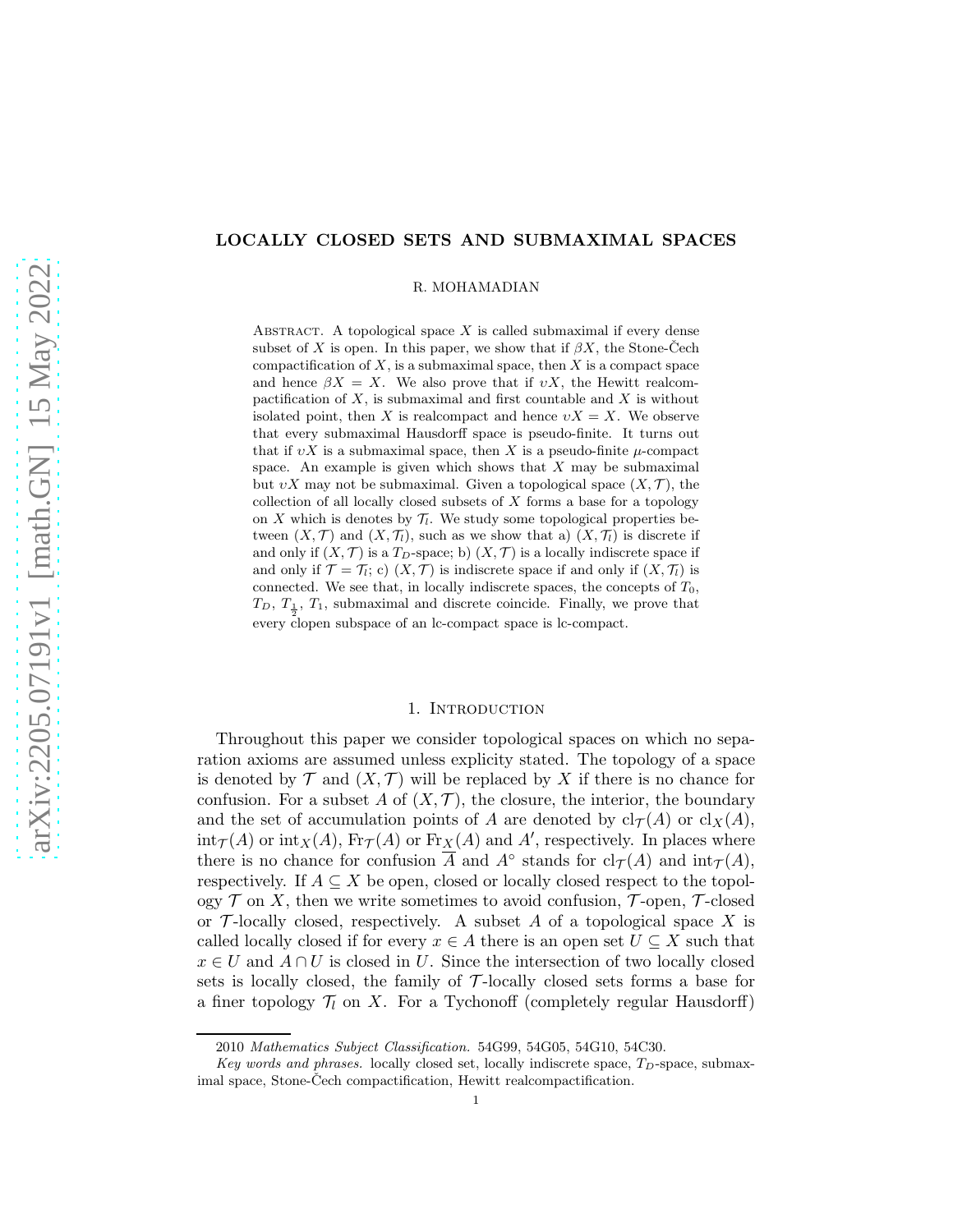space X,  $\beta X$  is the Stone-Cech compactification and  $vX$  is the Hewitt realcompactification of  $X$ . It is well known that  $X$  is compact, pseudocompact or realcompact if and only if  $\beta X = X$ ,  $\beta X = vX$  or  $vX = X$ , respectively. For a Tychonoff space the symbol  $C(X)$  (resp.  $C^*(X)$ ) denotes the ring of all continuous real valued (resp. all bounded continuous real valued) functions defined on X. We say that a subspace  $S$  of  $X$  is  $C^*$ -embedded in X if every function in  $C^*(S)$  can be extended to a function in  $C^*(X)$ . For  $f \in C(X)$ , the zero-set of f is the set  $Z(f) = \{x \in X : f(x) = 0\}$ . The set-theoretic complement of  $Z(f)$  is denoted by  $\cos(f)$ . The support of a function  $f \in C(X)$  is the  $\cos(f)$ . For any  $p \in \beta X$ , the maximal ideal  $M^p$ (resp. the ideal  $O^p$ ) is the set of all  $f \in C(X)$  for which  $p \in cl_{\beta X}Z(f)$  (resp.  $p \in \text{int}_{\beta X}cl_{\beta X}Z(f)$ ). More generally, for  $A \subseteq \beta X$ ,  $M^A$  (resp.  $O^A$ ) is the intersection of all  $M^p$  (resp.  $O^p$ ) with  $p \in A$ . It is clear that  $O^A \subseteq M^A$ .

A space  $X$  is said to be a, a) door space if every set is either open or closed; b)  $T_{\frac{1}{2}}$ -space if every singleton is either open or closed; c) submaximal space if every dense subset is open; d) principal space, if every intersection of open sets is open, e) c-principal space, if every countable intersection of open sets (i.e.,  $G_{\delta}$ -set) is open, f) resolvable space if it has two disjoint dense subsets.

Tychonoff c-principal spaces are the same P-spaces, see Exercise 4J of [\[12\]](#page-13-0). A door space is submaximal and a submaximal space is  $T_{\frac{1}{2}}$ . The onepoint compactification of any discrete space is submaximal. A nonempty resolvable space never submaximal. For example,  $\mathbb R$  and  $\beta\mathbb Q$  are resolvable spaces. For more information about the locally closed sets, see [\[2,](#page-13-1) [8,](#page-13-2) [11\]](#page-13-3), about the submaximal spaces, see [\[2,](#page-13-1) [8,](#page-13-2) [7,](#page-13-4) [1\]](#page-12-0), about the door spaces, see [\[7,](#page-13-4) [9\]](#page-13-5) and about the  $T_{\frac{1}{2}}$ -spaces, see [\[3\]](#page-13-6). For details about  $\beta X$  and  $vX$ , see [\[12,](#page-13-0) [18\]](#page-13-7) and about other concepts of general topology, see [\[10,](#page-13-8) [19\]](#page-13-9).

Section 2, of this paper is devoted to investigate some separation properties between  $(X, \mathcal{T})$  and  $(X, \mathcal{T}_l)$ . Such as we show that  $(X, \mathcal{T}_l)$  is discrete if and only if  $(X, \mathcal{T})$  is a  $T_D$ -space. We show that, in this section, if  $\beta X$  is submaximal, then  $X$  is compact and therefor, in this case, we conclude that  $X = \beta X$ . We also prove that if  $vX$  is submaximal and first countable and  $X$  is without isolated point, then  $X$  is realcompact. We observe that every submaximal Hausdorff space is pseudo-finite. It turns out that if  $vX$  is a submaximal space, then X is a pseudo-finite  $\mu$ -compact space. In Section 3, we study and investigate the behavior locally indiscrete spaces. We observe that  $(X, \mathcal{T})$  is a locally indiscrete space if and only if  $\mathcal{T} = \mathcal{T}_l$  if and only if every dense open subset of  $X$  is regular open. In Section 4, we introduce some lc-properties such as lc-regular and lc-completely regular and compare them with the concepts regular and completely regular. We prove that every clopen subset of a lc-compact space is lc-compact.

## 2. LOCALLY CLOSED SETS AND  $\mathcal{T}_l$ -TOPOLOGY

A space  $X$  is called a  $T_D$ -space if every singleton is locally closed. It is well known that the space  $X$  is submaximal if and only if every subset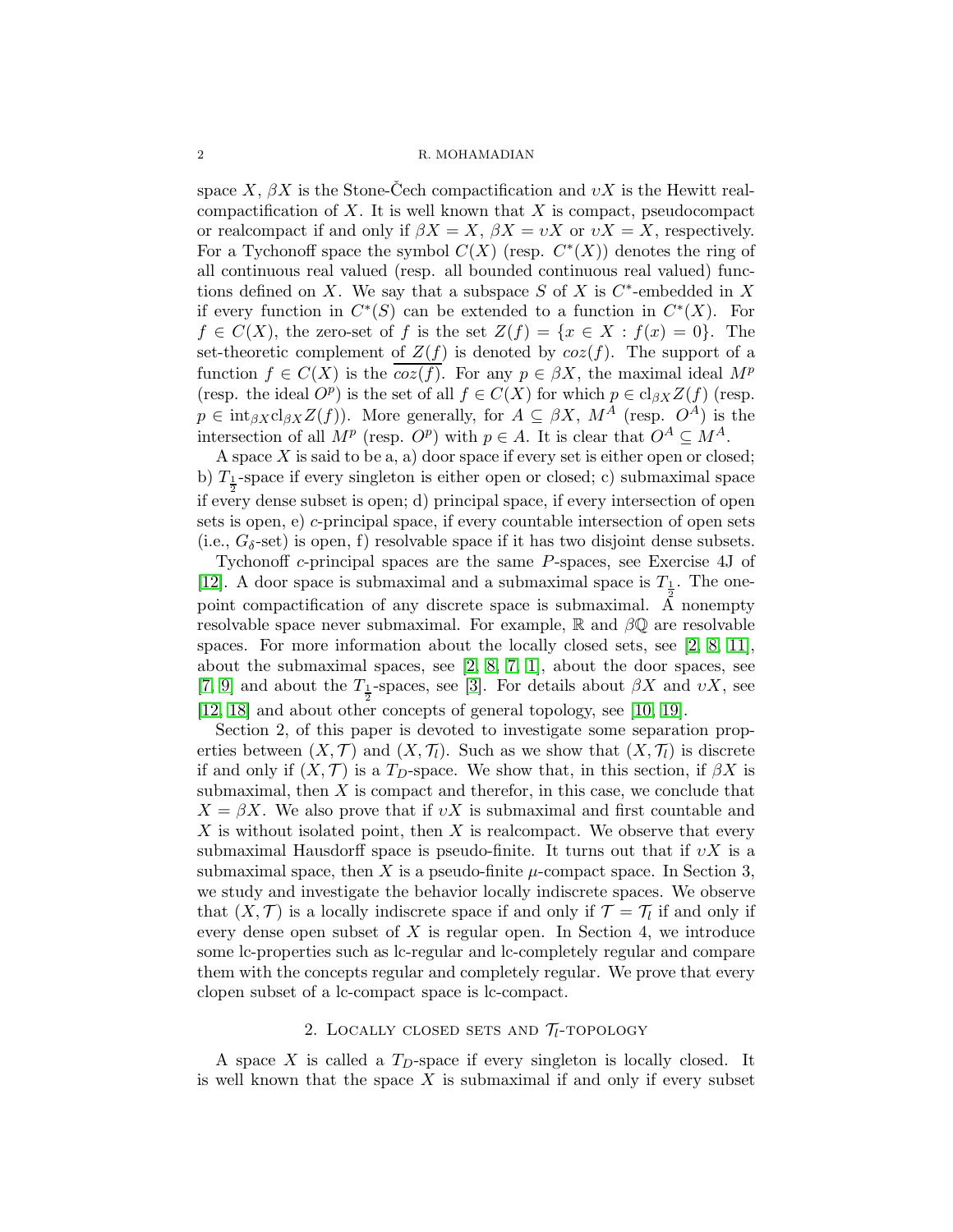of X is locally closed, see Theorem 4.2 of  $[8]$  and also every subspace of a submaximal space is submaximal, see Theorem 1.1 of [\[8\]](#page-13-2).

The proof of the following proposition is straightforward.

Proposition 2.1. The following statements are equivalent, for a subset A of the space  $X$ .

- a) A is a locally closed set.
- b)  $A = G \cap B$ , which G is open and B is closed.
- c)  $A = H \cap \overline{A}$ , which H is open.
- d)  $A = E F$ , which E and F are closed.
- e)  $\overline{A} A$  is a closed set.
- f)  $A \subseteq (A \cup (X \overline{A}))^{\circ}$ .
- g)  $A \cup (X \overline{A})$  is an open set.

Remark 2.2. a) Every closed (resp. open) set is locally closed.

b) Every dense locally closed set is open.

c) The intersection of finite number locally closed sets is locally closed.

d) Every intersection of locally closed sets may not be locally closed.

e) The complement of a locally closed set need not be locally closed. For example,  $A = \{\frac{1}{n}\}$  $\frac{1}{n}$ :  $n = 1, \dots$ } is a locally closed set in R while R – A is not locally closed.

f) The union of two locally closed sets need not be locally closed. For example, suppose that  $A = (-\infty, 0]$  and  $B = \bigcup_{n=1}^{\infty} (\frac{1}{n+1}, \frac{1}{n})$  $\frac{1}{n}$ ) in R. Then  $A \cup B$  is not locally closed.

g) The union of two completely separated locally closed sets is locally closed. h) If A is preopen, (that is,  $A \subseteq \text{intcl}(A)$ ) then it is open if and only if it is locally closed.

i) If  $A$  is open, where  $A$  is locally closed, then  $A$  is open.

j) If A is locally closed and B is clopen, then  $\overline{A \cap B}$  is locally closed.

k) If A and B are locally closed, then the equal  $\overline{A \cap B} = \overline{A} \cap \overline{B}$  may not be true. For example, let  $X = \{a, b\}$  and  $\mathcal{T} = \{\emptyset, \{a\}, X\}$ . Now suppose that  $A = \{a\}$  and  $B = \{b\}.$ 

l) Let X be a topological space and Y a subspace of X. The set  $A \subseteq Y$  is locally closed in Y if and only if  $A = Y \cap B$ , where B is locally closed in X. m) In a locally compact Hausdorff space, any subset is locally closed if and only if it is a locally compact set, see Theorem 18.4 of [\[19\]](#page-13-9) or Corollary 3.3.10 of [\[10\]](#page-13-8).

n) Let X, Y are topological spaces, the continuous mapping  $f: X \to Y$  is one-to-one and let the one element family  $\{f\}$  separates points and closed sets. If X is a  $T_1$ -space and  $f(X)$  is open subset of Y, then  $f(X)$  is a  $T_D$ space, see Lemma 2.3.19 of [\[10\]](#page-13-8).

o) A locally closed set  $A$  of  $X$  is dense in  $X$  if and only if there is an open set G of X such that  $A \cap G$  is dense in X.

p) Every discrete subset of a  $T_1$ -space is locally closed.

q)  $A \subseteq X$  is locally closed in X if and only if it is locally closed in A.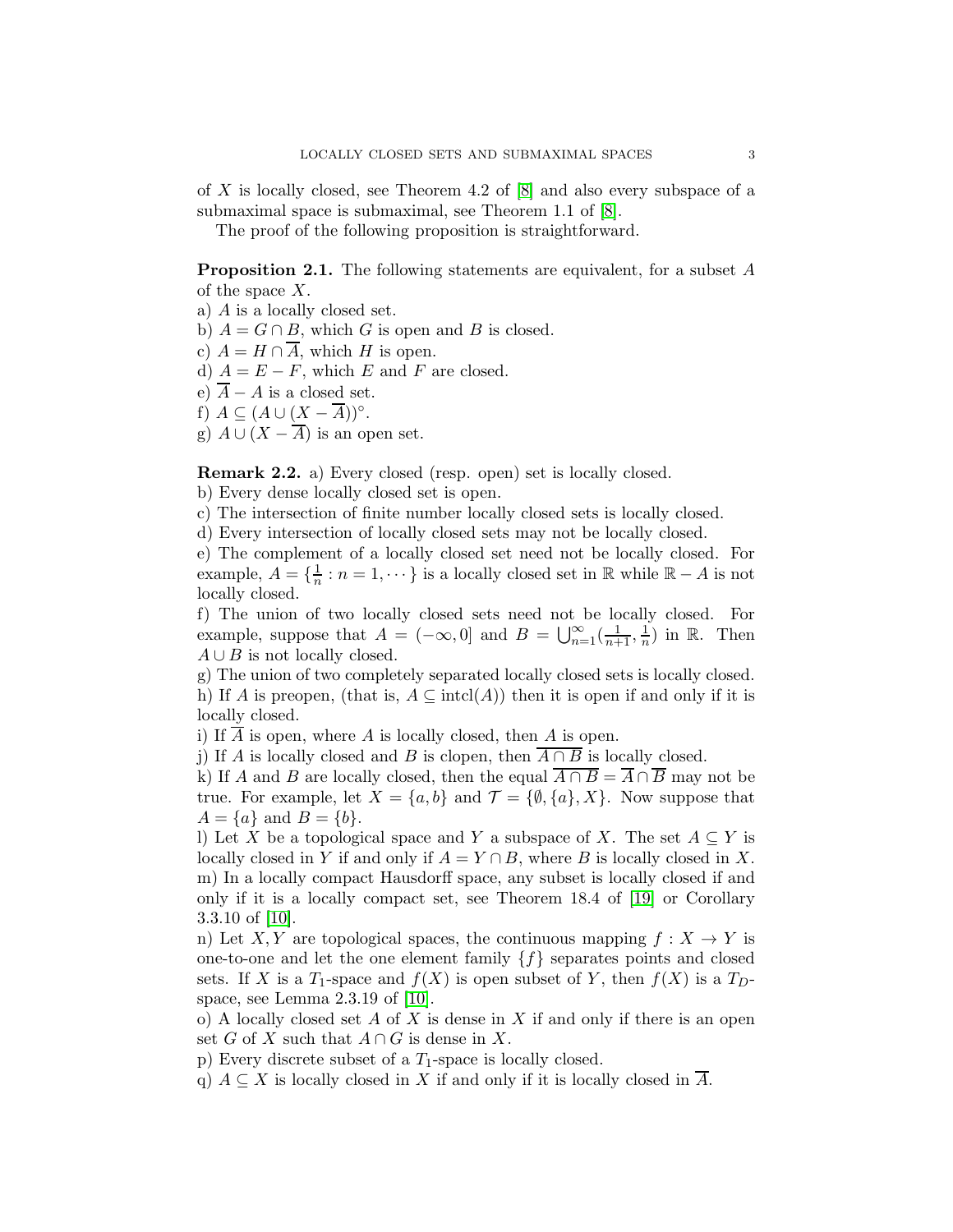Given a topological space  $(X, \mathcal{T})$ , the collection of all locally closed subsets of X forms a base for a topology on X which is denotes by  $\mathcal{T}_l$ . It is clear that  $\mathcal{T} \subseteq \mathcal{T}_l$  and in locally indiscrete spaces we have  $\mathcal{T} = \mathcal{T}_l$ , see Proposition [3.4.](#page-10-0) In the sequel, we study some topological properties between  $(X, \mathcal{T})$  and  $(X,\mathcal{T}_l).$ 

**Proposition 2.3.**  $(X, \mathcal{T})$  is indiscrete if and only if  $(X, \mathcal{T}_l)$  is a connected space.

*Proof.* ( $\Rightarrow$ ) Let  $G \in \mathcal{T}$  and let  $\emptyset \neq G \neq X$ . Clearly  $G \in \mathcal{T}_l$  and  $X - G \in \mathcal{T}_l$ and therefore  $(X, \mathcal{T}_l)$  is disconnected.

(←) Suppose that  $X = G \cup H$ , which G and H are two nonempty disjoint  $\mathcal{T}_l$ -open sets and let  $x \in G$ . Hence there is a  $\mathcal{T}$ -locally closed set A such that  $x \in A \subseteq G$ . Therefor  $A = U \cap d_{\mathcal{T}}A$ , where  $U \in \mathcal{T}$ . If  $U \neq X$ , then we are done. Assume that  $U = X$ . This implies that  $A = cl_{\mathcal{T}}A$ , that is,  $X - A$  is a  $\mathcal{T}$ -open. Since  $\emptyset \neq H \subseteq X - A$ , we infer that  $X - A \neq \emptyset$ . Now if  $X - A = X$ , then  $A = \emptyset$  which is not true. Consequently,  $\emptyset \neq X - A \neq X$ is a  $\mathcal T$ -open set. This complete the proof.  $\Box$ 

**Proposition 2.4.**  $(X, \mathcal{T})$  is a  $T_0$ -space if and only if  $(X, \mathcal{T}_l)$  is a  $T_0$ -space.

*Proof.*  $(\Rightarrow)$  It is trivial.

(←) Let  $x, y \in X$  and  $x \neq y$ . Hence there is  $G \in \mathcal{T}_l$  such that  $x \in G$ and  $y \notin G$ . Let A be T-locally closed set such that  $x \in A \subseteq G$ . Therefor  $A = U \cap cl_{\mathcal{T}}A$ , where  $U \in \mathcal{T}$ . If  $y \notin U$ , then we are done. If  $y \in U$ , then  $y \notin cl_{\mathcal{T}}A$ . Otherwise  $y \in A$  and so  $y \in G$  which is not true. Thus there is  $V \in \mathcal{T}$  such that  $y \in V$  and  $V \cap A = \emptyset$ . This consequence that  $x \notin V$  and this complete the proof.

If  $(X, \mathcal{T})$  is a  $T_1$ -space then  $(X, \mathcal{T}_l)$  is discrete. The converse is not true. For example, let  $X = \{a, b\}$  and  $\mathcal{T} = \{\emptyset, \{a\}, X\}$ . For the converse see the next proposition.

**Proposition 2.5.**  $(X, \mathcal{T})$  is a  $T_D$ -space if and only if  $(X, \mathcal{T}_l)$  is discrete.

*Proof.*  $(\Rightarrow)$  It is trivial.

(←) Let  $x \in X$ . Hence  $\{x\} \in \mathcal{T}_l$ , and therefore there is a  $\mathcal{T}$ -locally closed set A such that  $x \in A \subseteq \{x\}$ . It implies that  $A = \{x\}$ , i.e.,  $(X, \mathcal{T})$  is a  $T_D$ -space.

**Remark 2.6.** Every  $T_D$ -space is  $T_0$ . The converse is false. For example, we consider the topology  $\mathcal{T} = \{(a, \infty) : a \in \mathbb{R}\} \cup \{\emptyset, \mathbb{R}\}$  on  $\mathbb{R}$ .

If T be the principal topology on X, then every element  $x \in X$  has a minimal open neighborhood  $M_x = \bigcap \{G \in \mathcal{T} : x \in G\}$ . For details about principal topology, see [\[17\]](#page-13-10).

**Lemma 2.7.** Every principal  $T_0$ -space is  $T_D$ .

*Proof.* Suppose that  $x \in X$ . If  $\overline{\{x\}} = \{x\}$ , then we are done. Hence, assume that  $x \neq x_0 \in \{x\}$ . Since there is no an open set G such that  $x_0 \in G$  and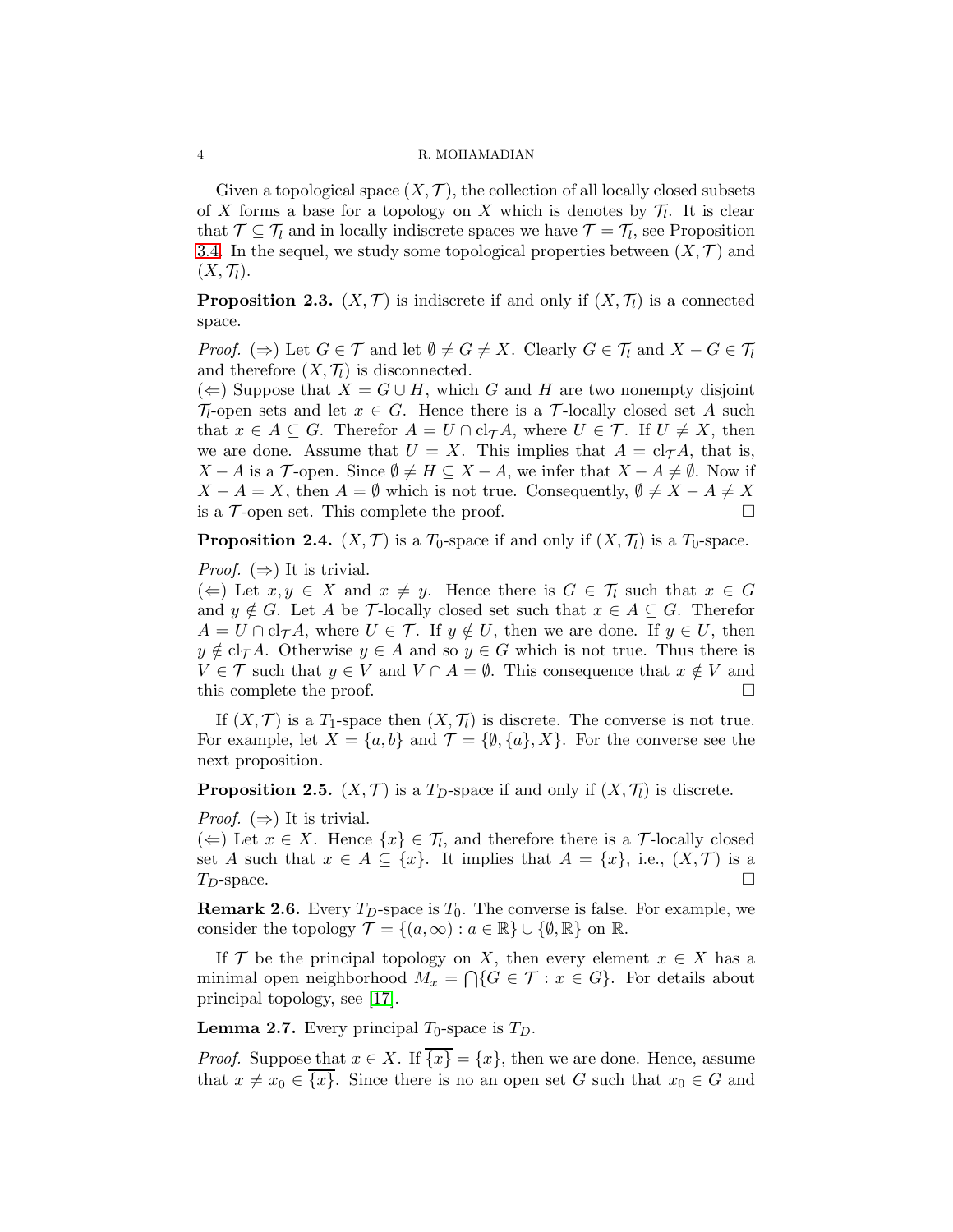$x \notin G$  we infer that there is an open set H such that  $x \in H$  and  $x_0 \notin H$ . Now let  $U = M_x$  be the minimal open neighborhood of x. We claim that  $\{x\} = U \cap \{x\}.$  Assume that  $t \in U \cap \{x\}.$  We show that  $t = x$ . If not, then two cases occur. In the first case, there is an open set V such that  $t \in V$ and  $x \notin V$ , which is not true, for  $t \in \{x\}$ . In the second case, there is an open set W such that  $t \notin W$  and  $x \in W$ . Now since  $t \in U$ , we conclude that  $t \in W$  which is not true. Consequently,  $t = x$  and this implies that  $\{x\}$ is locally closed set.  $\Box$ 

**Remark 2.8.** a) If  $(X, \mathcal{T})$  is a principal space, then every intersection of locally closed sets is locally closed.

b) If  $(X, \mathcal{T})$  is a principal space, then  $(X, \mathcal{T}_l)$  is principal. The converse is false. For example,  $(\mathbb{R}, \mathcal{T}_l)$  is principal but  $(\mathbb{R}, \mathcal{T}_u)$ , where  $\mathcal{T}_u$  denotes usual topology on R, is not principal.

**Example 2.9.** A continuous image of a  $T<sub>D</sub>$ -space need not be  $T<sub>D</sub>$ -space. Let  $X = (0, 1)$  with usual topology and  $Y = (1, \infty)$  with  $\mathcal{T}_Y = \{Y \cap G : G \in \mathcal{T}\},\$ where  $\mathcal{T} = \{(a, \infty) : a \in \mathbb{R}\} \cup \{\emptyset, \mathbb{R}\}$  on R. We define  $f : X \to Y$  by  $f(x) = \frac{1}{x}$ . Then f is a one-to-one and onto which is continuous. To prove continuity, suppose that  $H \subseteq Y$  be open and  $f(x_0) \in H$ , where  $x_0 \in X$ . There is  $0 < r \in \mathbb{R}$  such that  $r < \frac{1}{x_0}$  and  $H = (r, \infty)$ . We put  $G = (s, \frac{1}{r}),$ where  $s < x_0$ . It is clear that  $f(G) \subseteq H$ . Note that X is a  $T_D$ -space while Y is not a  $T_D$ -space.

If  $\prod_{\alpha \in \Lambda} X_{\alpha}$  is a  $T_D$ -space, then  $X_{\alpha}$  is a  $T_D$ -space for each  $\alpha \in \Lambda$ . The converse is true if  $I$  is finite. In the next example we see that an arbitrary product of  $T_D$ -spaces need not be  $T_D$ .

**Example 2.10.** Let  $X_n = \{a, b\}$  and  $\mathcal{T}_n = \{\emptyset, \{a\}, X\}$ , for any  $n \in \mathbb{N}$  and let  $X = \prod_{n \in \mathbb{N}} X_n$ . Suppose that  $x = (x_n) \in X$ , where  $x_n = a$  for every  $n \in \mathbb{N}$ . It is clear that x belongs to every nonempty open set in X. We claim that  $\{x\}$  is not a locally closed set. Otherwise, there is an open set G and a closed set F such that  $\{x\} = G \cap F$ . If  $F \neq X$ , then  $x \in F \cap (X - F)$ which is not true. If  $F = X$ , then  $\{x\} = G$ . But  $G = \prod_{n \in \mathbb{N}} G_n$ , where  $G_n = X_n$ , for every  $n \notin I$ , which  $I \subseteq \mathbb{N}$  is finite and this is impossible. It is consequence that  $\{x\}$  is not locally closed.

**Lemma 2.11.**  $X = \prod_{\alpha \in \Lambda} X_{\alpha}$  is a c-principal space if and only if all but finitely many of the  $X_{\alpha}$  are trivial spaces.

Proof. It is straightforward.

$$
\qquad \qquad \Box
$$

In the sequel, by |A| we mean the cardinality of A for every set A.

**Remark 2.12.** Let  $X = \prod_{\alpha \in \Lambda} X_{\alpha}$  be a c-principal space and  $|I| \leq \aleph_0$ . Then X is a  $T_D$ -space if and only if each factor space is a  $T_D$ -space, see part (b) of Exercise 2.3.B of [\[10\]](#page-13-8).

Every  $T_{\frac{1}{2}}$ -space is  $T_D$ . The converse is not true. For example, let  $X = \mathbb{N}$ and  $\mathcal{T} = \{E_n : n = 1, \dots \} \cup \{\emptyset\}$ , where  $E_n = \{n, n+1, \dots \}$ , for any  $n \in \mathbb{N}$ .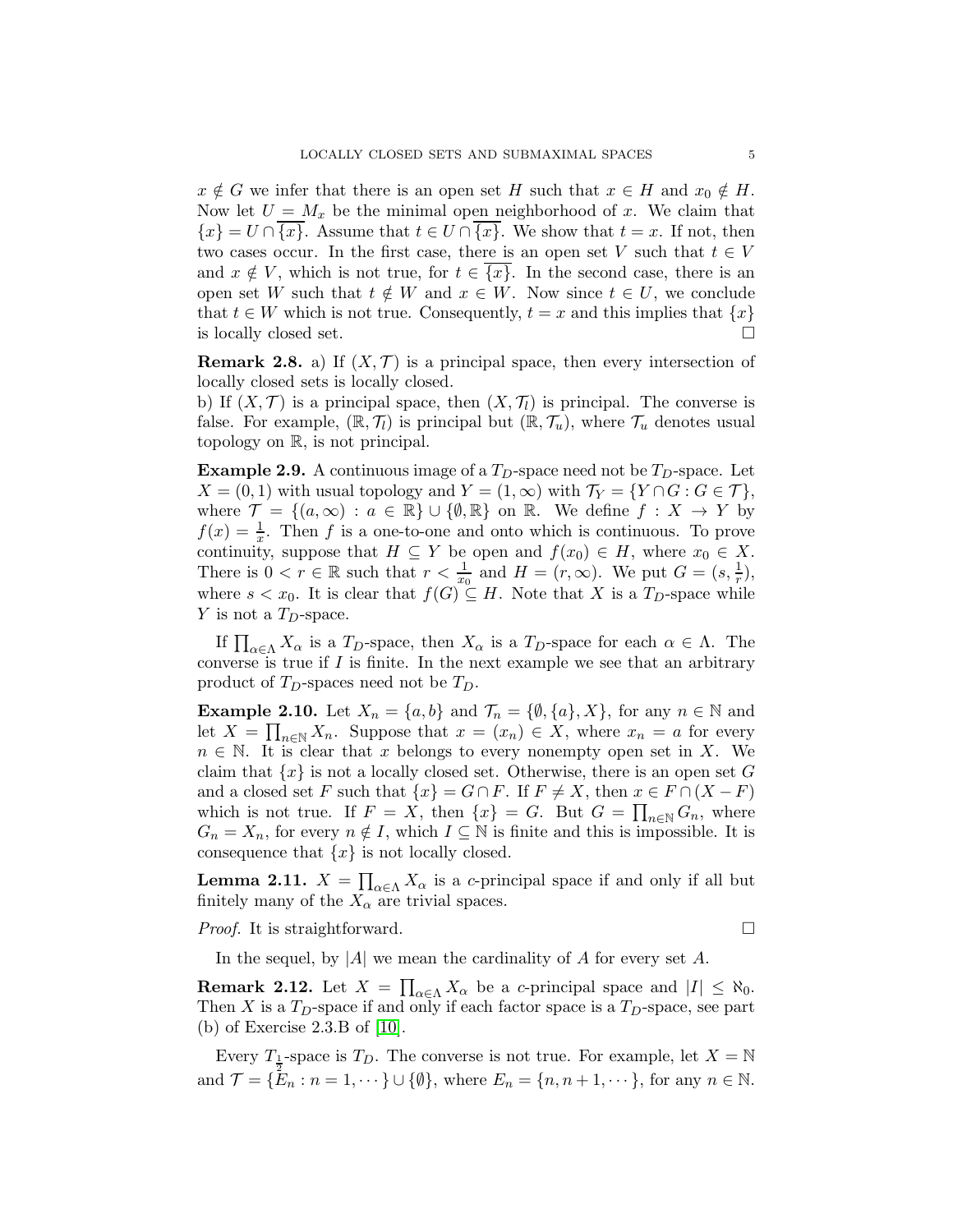Since  ${n \equiv E_n \cap (N - E_{n+1})$ , we infer that N is a  $T_D$ -space. It is clear that the set  $\{2\}$  neither open nor closed, so  $\mathbb N$  is not a  $T_{\frac{1}{2}}$ -space.

Recall that union of two locally closed sets may not be locally closed. In the next example, we see that even if we add a cluster point to a locally closed set, the resulting set may not be locally closed. In other words, if A is locally closed and  $x \in \overline{A} - A$ , then  $A \cup \{x\}$  need not be locally closed.

**Example 2.13.** Suppose that  $X = \mathbb{R}$ , and for any  $k \in \mathbb{N}$ , let  $A_k = \{\frac{n+1}{kn+1} :$  $n = 1, \dots$ }. We consider  $A = \bigcup_{k=1}^{\infty} A_k$  and we put  $B = A - \{1, \frac{1}{2}\}$  $\frac{1}{2}, \cdots \}.$ Then  $\overline{B}-B=\{0,1,\frac{1}{2}\}$  $\frac{1}{2}, \cdots$ } is closed and hence B is locally closed in R. Now assume that  $C = B \cup \{0\}$ . Clearly,  $\overline{B} = \overline{C}$ . Note that  $\overline{C} - C = \{1, \frac{1}{2}, \frac{1}{2}, \frac{1}{2}, \frac{1}{2}\}$  $\frac{1}{2}, \cdots \}$ is not closed set in  $\mathbb R$  and hence  $C$  is not locally closed.

Example 2.14. An arbitrary product of Tychonoff, compact and submaximal spaces need not be submaximal. For example, assume that  $X_n^* =$  $X_n \cup {\sigma_n}$  be a one-point compactification of a discrete space  $X_n$ , for every  $n \in \mathbb{N}$ . Suppose that  $X = \prod_{n \in \mathbb{N}} X_n^*$  and suppose that  $A = \prod_{n \in \mathbb{N}} X_n$ , then A is dense in X which is not open.

**Proposition 2.15.** Let X be a submaximal space and  $A, B \subseteq X$  with  $A \cap B = \emptyset$ . Then  $\overline{A} \cap \overline{B}$  is discrete.

*Proof.* Suppose that  $x \in \overline{A} \cap \overline{B}$ . Hence  $A \cup \{x\}$  is locally closed in  $\overline{A}$ . Therefor there is an open set G in A such that  $A \cup \{x\} = G \cap cl_{\overline{A}}(A \cup \{x\}).$ Let U be open in X such that  $G = U \cap A$ . Note that  $cl_{\overline{A}}(A \cup \{x\}) =$  $\operatorname{cl}_X(A \cup \{x\}) \cap \overline{A} = \overline{A} \cap \overline{A} = \overline{A}$ . This implies that  $A \cup \{x\} = U \cap \overline{A}$ . Similarly, there is an open set V in X such that  $B \cup \{x\} = V \cap \overline{B}$ . Now  $\{x\} = (A \cup \{x\}) \cap (B \cup \{x\}) = (U \cap \overline{A}) \cap (V \cap \overline{B}) = (U \cap V) \cap (\overline{A} \cap \overline{B})$ . This consequence that x is an isolated point of  $\overline{A} \cap \overline{B}$ .

If X is a submaximal space and  $A \subseteq X$ , then  $Fr(A)$  is a discrete subset of X. Also if X is a submaximal space and A is a discrete subset of X, then  $\overline{A'}$  is discrete and if in addition X is a  $T_1$ -space, then  $A'$  is discrete.

<span id="page-5-0"></span>**Theorem 2.16.** If  $\beta X$  is a submaximal space, then X is compact. In this case  $\beta X = X$ .

*Proof.* Since  $\beta X$  is countably compact, by Theorem 4.20 of [\[1\]](#page-12-0),  $\beta X$  is a finite disjoint union of one-point compactification of some discrete spaces. Suppose that  $\beta X = \bigcup_{i=1}^n X_i^*$ , where  $X_i^*$  is the one-point compactification of discrete space  $X_i$ , for every  $i = 1, \dots, n$ . Assume that  $X_i^* = X_i \cup \{\sigma_i\}$ ,  $Y = \bigcup_{i=1}^{n} X_i$  and  $A = \{\sigma_1, \cdots, \sigma_n\}$ . Clearly, Y is discrete and hence  $Y \subseteq$ X. It is sufficient to show that  $A \subseteq X$ . On the contrary suppose that  $A \cap (\beta X - X) = I$  is a nonempty set. Then  $D = \bigcup_{i \in I} X_i$  is discrete and  $X = D \cup (\bigcup_{i \notin I} X_i^*)$ . One can easily see that D is C<sup>\*</sup>-embedded in X and consequently is  $C^*$ -embedded in  $\beta X$ . Hence,  $cl_{\beta X}D = \beta D$  and therefor  $\beta D \subseteq \bigcup_{i \in I} X_i^*$ . This implies that  $|\beta D| \leq |\bigcup_{i \in I} X_i^*| = \sum_{i \in I} |X_i| = |D|$ which is contradiction, for by Theorem 9.2 of [\[12\]](#page-13-0) we have  $|\beta D| = 2^{2^{|D|}}$ .  $\Box$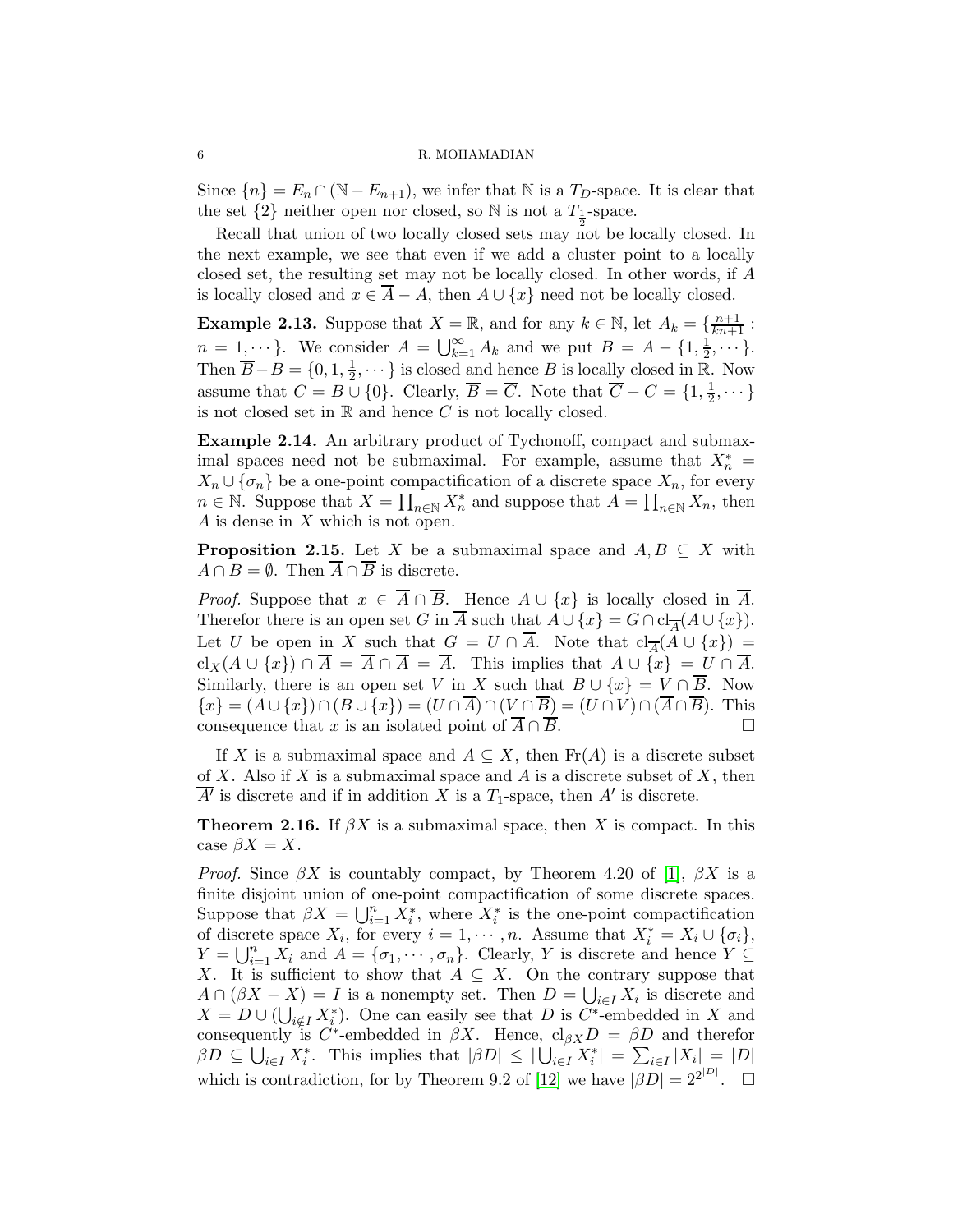The converse of the above theorem is not true, in general. For example,  $X = \beta \mathbb{Q}$  is compact, while  $\beta X = \beta \mathbb{Q}$  is not a submaximal space. Also, if X is a submaximal space, then  $\beta X$  may not be submaximal. For example, N is submaximal but  $\beta \mathbb{N}$  is not submaximal.

Corollary 2.17. Let  $vX$  be a submaximal space. The following statements are equivalent.

a)  $X$  is compact.

b) X is  $\sigma$ -compact.

c) X is countably compact.

d)  $X$  is pseudocompact.

*Proof.*  $(a \Rightarrow b)$  and  $(c \Rightarrow d)$  are trivial.

 $(b \Rightarrow c)$  Since X is union a finite number of compact spaces, then it is countably compact.

 $(c \Rightarrow a)$  If X is a pseudocompact space, then  $vX = \beta X$  and by hypothesis  $\beta X$  is submaximal. Now by Theorem [2.16](#page-5-0) we conclude that X is compact. П

**Lemma 2.18.** If X is a dense countably compact set in T and T is a Hausdorff submaximal space, then  $X = Y$ .

*Proof.* Since X is a submaximal space, then by Theorem 4.21 of [\[1\]](#page-12-0), X is compact and since  $T$  is Hausdorff, we infer that  $X$  is closed in  $T$ . Therefor, by density of X we have  $X = T$ .

By the above lemma the proof of the next corollary is obvious.

Corollary 2.19. If  $vX$  is submaximal and X is countably compact, then X is realcompact.

**Remark 2.20.** We denote the set of all isolated points of space X with  $I(X)$ . If X is open in T, then  $I(X) \subseteq I(T)$  and if X is dense in T, then  $I(T) \subseteq I(X)$ . Hence, if X is an open dense set in T, then  $I(X) = I(T)$ .

<span id="page-6-0"></span>**Theorem 2.21.** Suppose that  $T$  is a first countable, Hausdorff and submaximal space and X is a dense set in T and  $I(X) = \emptyset$ . Then  $X = T$ .

*Proof.* Let  $p \in T - X$ . Hence, there is an infinite sequence  $(x_n)$  contained in X which converges to p. Put  $A = \{x_n : n = 1, \dots \} \cup \{p\}$ . Let N be a copy of  $N$  contained in A. Since A is compact, then N has an accumulation point in A, namely  $x_0$ . We claim that  $\overline{T - N} = T$ . To see this, let  $a \in T$  and  $a \in G \subseteq T$ , which G is an open set in T. We must show that  $G \cap (T - N) \neq \emptyset$ . If not, then  $a \in G \subseteq N$  and hence there is an open set H in T such that  $H \cap N = \{a\}$ . It is clear that  $H \cap G = \{a\}$ , that is  $a \in I(T)$  which is contradiction. Now one can easily see that  $x_0 \in T - N$  while  $x_0 \notin (T - N)^\circ$ , that is  $T - N$  is not open, so it contradicts the submaximality of T.  $\Box$ 

**Corollary 2.22.** Let X be a compact submaximal space. Then  $|I(X)|$  is finite if and only if  $X$  is finite.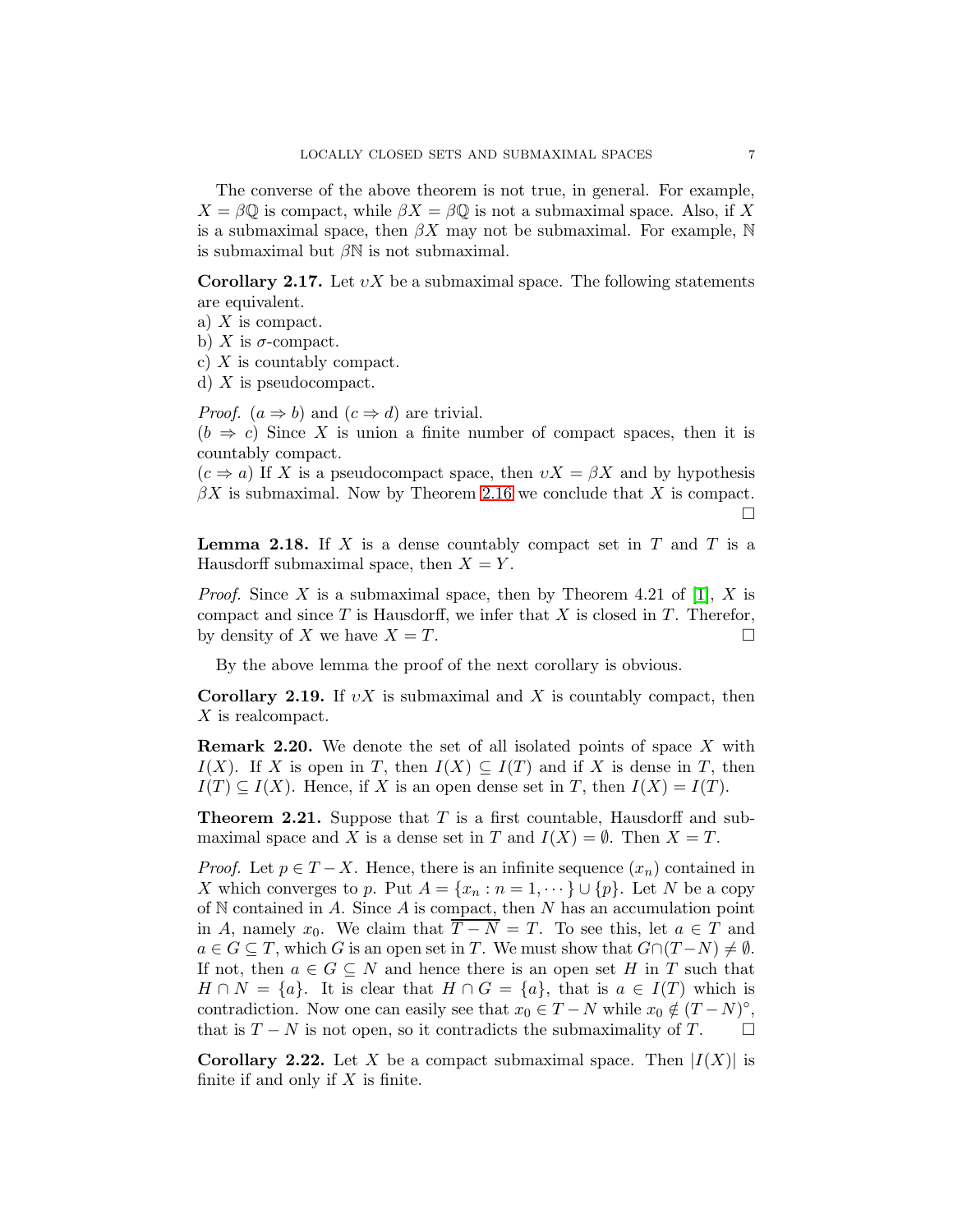*Proof.* Suppose that  $|I(X)|$  is finite. If  $X - I(X)$  is infinite, then similar to the proof of the Theorem [2.21,](#page-6-0) we can show that  $X$  is not submaximal, which is a contradiction. Hence  $X - I(X)$  is finite and so X is finite.  $\square$ 

Corollary 2.23. If  $vX$  is submaximal and first countable and  $I(X) = \emptyset$ , then  $X = vX$  i.e., X is real compact.

*Proof.* By Theorem [2.21](#page-6-0) is clear.

A space X is called a pseudo-finite (resp. pseudo-discrete) space if every compact subspace of  $X$  is finite (resp. has finite interior). We say that X is real pseudo-finite, if  $vX$  is pseudo-finite. Every pseudo-finite space is pseudo-discrete, but not conversely. For example, we consider the space Q of rational numbers.

**Example 2.24.** The space  $\Sigma$  is pseudo-finite. To see this, let  $F \subseteq \Sigma$  be a compact subspace. If  $\sigma \notin F$ , then F is discrete and hence it is finite. If  $\sigma \in F$ and F is infinite, then assume that  $A = \{x_1, x_2, \dots\}$  be an infinite subset of F and put  $G = (\mathbb{N} - \{x_1\}) \cup \{\sigma\}$ . Now  $\mathcal{C} = \{\{x_n\} : n = 1, \dots \} \cup \{G\}$  be an open cover for  $F$  which has not a finite subcover. This is a contradiction.

<span id="page-7-0"></span>Proposition 2.25. Every submaximal Hausdorff space is pseudo-finite.

*Proof.* Let  $X$  be a submaximal Hausdorff space and let  $Y$  be a compact subspace of  $X$ . If  $Y$  be infinite, then contains a copy of  $\mathbb N$ , namely  $N$ . Suppose that  $x_0 \in N'$ , where  $x_0 \in Y$ . Now similar to the proof of the Theorem [2.21,](#page-6-0) it is observe that  $X - N$  is dense in X but it is not an open set in X, so it contradicts the submaximality of X.

A pseudo-finite Tychonoff space may be not submaximal. For example, Q is pseudo-finite but not submaximal. See also the following example.

**Example 2.26.** We consider the space X in Example 2 of [\[16\]](#page-13-11). This example shows that the Tychonoff space  $X$  is an infinite countably compact subset of  $\beta\mathbb{N}$  which is also pseudo-finite. We claim that X is not submaximal. Otherwise, by Theorem 4.20 of [\[1\]](#page-12-0), X must be a compact space. In this case, since  $X$  is pseudo-finite, it must be finite, which is not true.

 $C_K(X)$  (resp.  $C_{\psi}(X)$ ) is the family of all  $f \in C(X)$  with compact (resp. pseudocompact) support. Also  $C_{\infty}(X)$  is a subcollection of  $C^{*}(X)$  consisting of all functions vanishing at infinity, that is all  $f \in C(X)$  for which  $\{x \in X : |f(x)| \geq \frac{1}{n}\}\$ is compact for every  $n \in \mathbb{N}$ . For the convenience of readers, some special ideals are listed below.

a)  $C_F(X) = O^{\beta X \setminus I(X)}$  is the intersection of all essential ideals in  $C(X)$ . Recall that  $C_F(X)$  is the socle of  $C(X)$  and it is well known that  $C_F(X)$  =  ${f \in C(X) : \text{coz}(f) \text{ is finite}}, \text{ see Proposition 3.3 of [14].}$  ${f \in C(X) : \text{coz}(f) \text{ is finite}}, \text{ see Proposition 3.3 of [14].}$  ${f \in C(X) : \text{coz}(f) \text{ is finite}}, \text{ see Proposition 3.3 of [14].}$ 

b)  $C_K(X) = O^{\beta X \setminus X}$  is the intersection of all free ideals in  $C(X)$ , see 7E of [\[12\]](#page-13-0).

c)  $C_{\infty}(X) = M^{*\beta X \setminus X}$  is the intersection of all free maximal ideals in  $C^*(X)$ .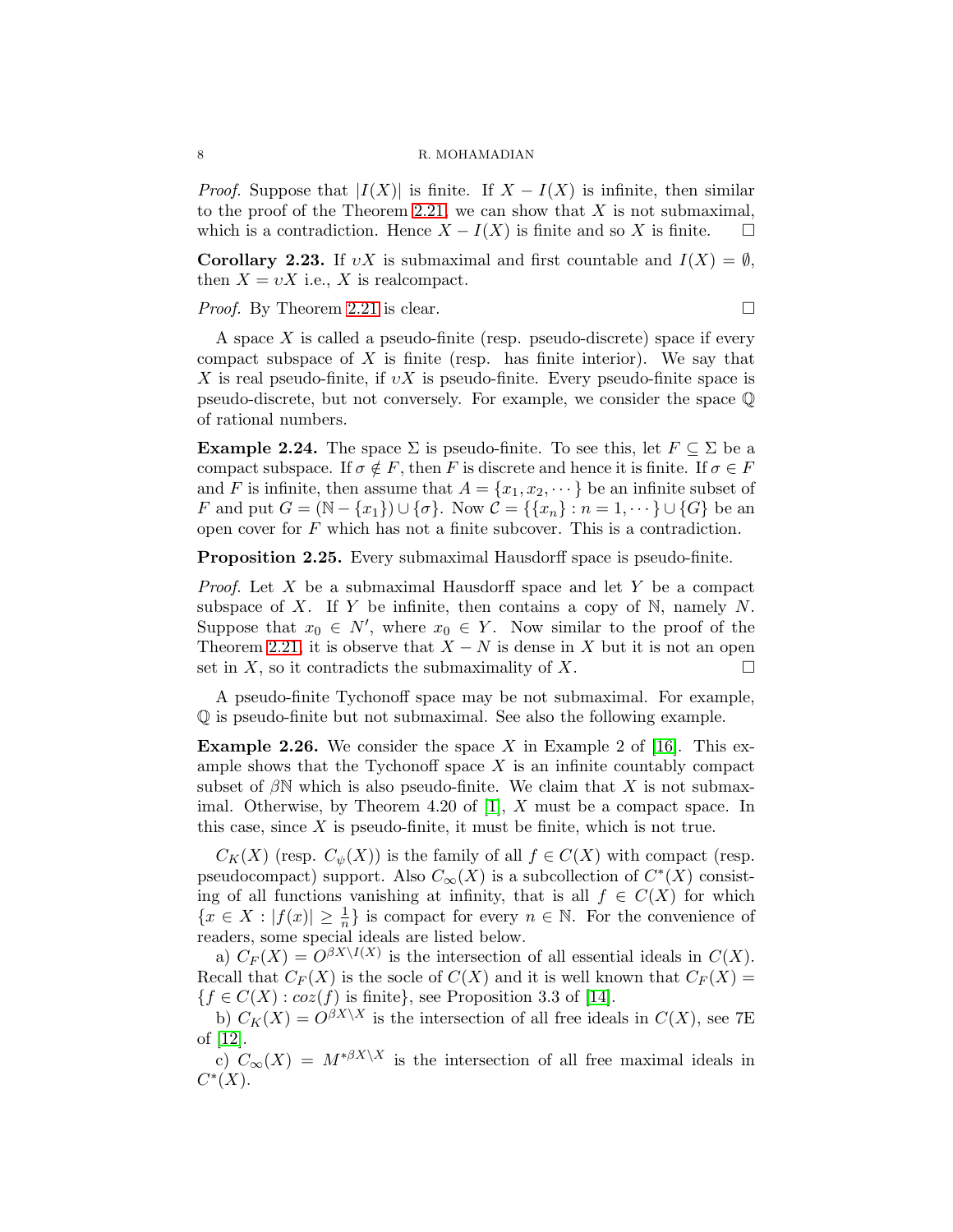d)  $C_{\psi}(X) = M^{\beta X \setminus \nu X}$  is the intersection of all hyper-real maximal ideals in  $C(X)$ .

e)  $I_{\psi}(X) = M^{\beta X \setminus X}$  is the intersection of all free maximal ideals in  $C(X)$ .

One can easily see that  $C_F(X) \subseteq C_K(X) \subseteq I_{\psi}(X)$ . In Theorem 8.19 of [\[12\]](#page-13-0), it is shown that if X is realcompact, then  $C_K(X) = I_{\psi}(X)$ . In part (a) of Theorem 4.5 of [\[4\]](#page-13-13), it is proved that X is a pseudo-discrete if and only if  $C_F(X) = C_K(X).$ 

In [\[13\]](#page-13-14) a space X is called:

- a) a  $\mu$ -compact if  $C_K(X) = I_{\psi}(X)$ .
- b) an  $\eta$ -compact if  $C_{\psi}(X) = I_{\psi}(X)$ .
- c) a  $\psi$ -compact if  $C_K(X) = C_{\psi}(X)$ .
- d) an  $\infty$ -compact if  $C_K(X) = C_\infty(X)$ .

In [\[15\]](#page-13-15) a space X is called an *i*-compact if  $C_{\infty}(X) = I_{\psi}(X)$ .

**Proposition 2.27.** If  $vX$  is a submaximal space, then X is a pseudo-finite  $\mu$ -compact space.

*Proof.* By Corollary [2.25,](#page-7-0)  $X$  is pseudo-finite. Since  $X$  is real pseudo-finite, by Theorem 3.8 of [\[14\]](#page-13-12), we infer that  $C_K(X) = I_{\psi}(X)$ , that is, X is a  $\mu$ -compact space.

The converse of the above proposition is not true, in general. For example,  $\mathbb Q$  is a pseudo-finite  $\mu$ -compact space but  $v\mathbb Q = \mathbb Q$  is not submaximal. By part (b) of Theorem 4.5 of [\[4\]](#page-13-13), the proof of the result is obvious.

**Corollary 2.28.** Let X be a submaximal Hausdorff space and  $|I(X)| < \aleph_0$ . Then  $C_K(X) = C_\infty(X)$ .

**Proposition 2.29.** Let  $vX$  be a submaximal space and  $|I(X)| < \aleph_0$ . Then the following statement are hold.

a)  $X$  is a *i*-compact.

b) X is a  $\infty$ -compact.

c) X is compact if and only if it is a realcompact space.

*Proof.* The proof of parts (a) and (b) and implication  $(\Rightarrow)$  of (c) is clear. For the other side of (c), since X is *i*-compact, then  $C_{\infty}(X) = I_{\psi}(X)$ . Since X is realcompact, we infer that  $C_{\psi}(X) = I_{\psi}(X) = C_{K}(X)$ , that is, X is  $\eta$ -compact and  $\psi$ -compact. Hence  $C_{\infty}(X) = C_{\psi}(X)$  and by Corollary 2.5 of  $[5]$  we conclude that X is compact.

Similar to Theorem [2.16,](#page-5-0) the question arises that if  $\nu X$  is a submaximal space, is  $X$  realcompact?. So far, we have not been able to answer this question, in general. Therefor we express it as a question.

Question: If  $vX$  is a submaximal space, is X realcompact?

The space  $\mathbb R$  is a realcompact space which is not submaximal. See the following example for an example of a space that is submaximal but not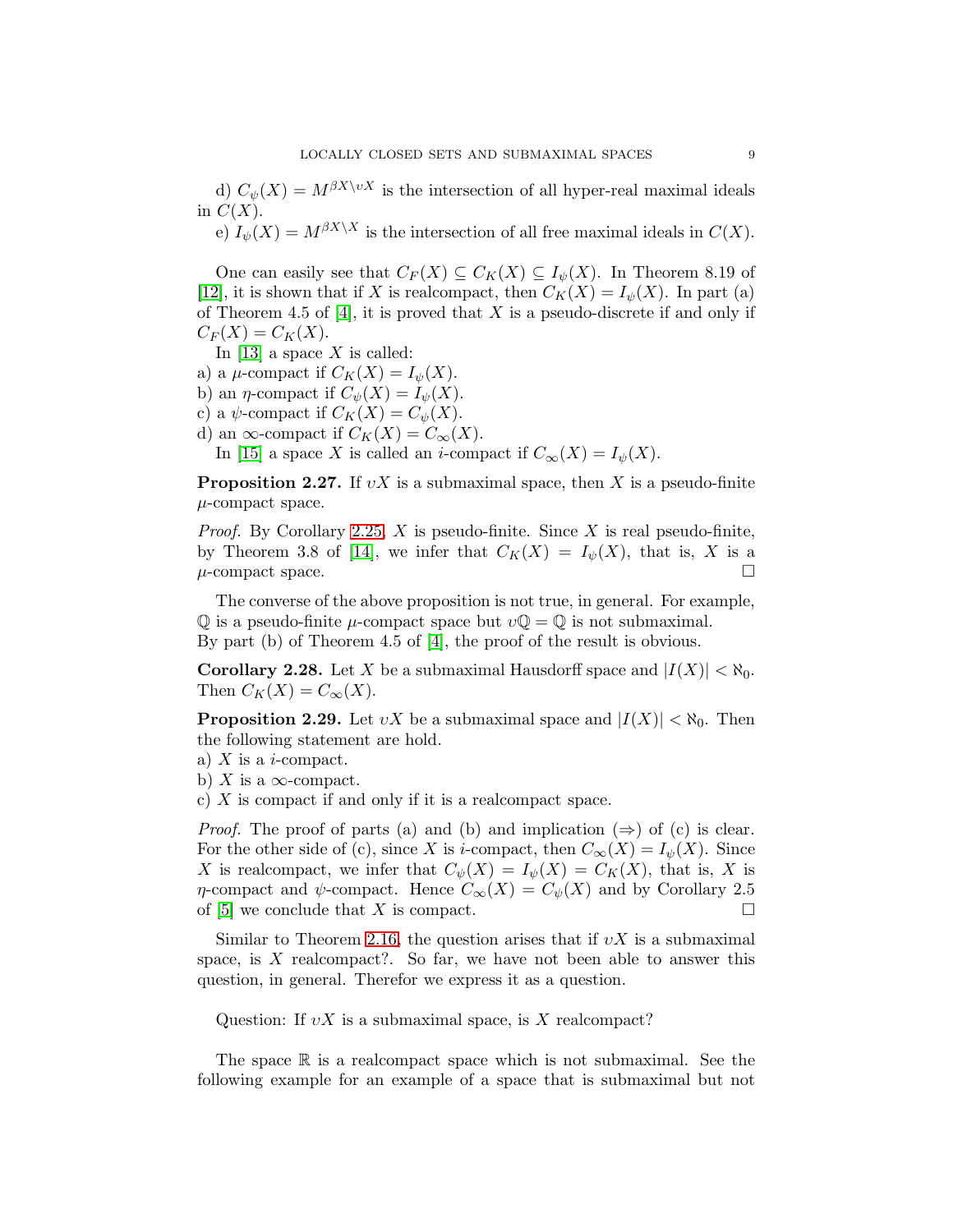realcompact. This example, also shows that X may be submaximal but  $vX$ may not be submaximal.

**Example 2.30.** We consider the space  $\Psi$  in 5I of [\[12\]](#page-13-0). By 5I. 5, the space  $\Psi$ is pseudocompact which it is not a realcompact space. We now show that it is submaximal. Suppose that  $\overline{B} = \Psi$ . Since  $\mathbb{N} \subseteq B$ , we infer that  $B = \mathbb{N} \cup A$ , where  $A = {\omega_E : E \in \mathcal{F} \subseteq \mathcal{E}}$ . Assume that  $\omega_E \in B$ , which  $E \in \mathcal{F}$ . Put  $G = D \cup {\omega_E}$ , where D containing all but a finite number of points of E. Then G is an open set contains  $\omega_E$  and  $G \subseteq B$ . This implies that  $\omega_E \in B^{\circ}$ , that is B open and consequence that  $\Psi$  is submaximal. Furthermore, since  $\Psi$  is not compact, by Theorem [2.16,](#page-5-0)  $\beta \Psi$  is not submaximal. Now  $v\Psi = \beta \Psi$ shows that  $v\Psi$  is not a submaximal space.

It is possible that  $X$  is a locally compact and pseudocompact space but  $\nu X$  is not submaximal. See the next example.

**Example 2.31.** We consider the space  $\mathbf{W} = W(\omega_1) = \{ \sigma : \sigma < \omega_1 \}$  of all countable ordinals and  $\mathbf{W}^* = W(\omega_1 + 1) = \{\sigma : \sigma \leq \omega_1\}$ , where  $\omega_1$  denoting the first uncountable ordinal. It is well known that  $W$  is a pseudocompact locally compact space which neither compact nor realcompact. Clearly,  $vW = \beta W = W^*$ . Since W is not compact, then by Theorem [2.16,](#page-5-0)  $vW$  is not submaximal. For a direct proof let  $A = {\omega_0, 2\omega_0, 3\omega_0, \dots}$ , where  $\omega_0$  is the first infinite ordinal and let  $B = W^* - A$ . One can easily check that B is dense in  $v\mathbf{W}$ . But B is not open in  $v\mathbf{W}$ , for  $\omega_0^2 \in B$  while  $\omega_0^2 \notin B^{\circ}$ .

## 3. locally indiscrete spaces

A space X is called locally indiscrete if every open set is closed or equivalently if every closed set is open. Every discrete space is locally indiscrete. For another nontrivial example, let  $R$  be a principal ideal ring. Then the space  $\text{Min}(R)$  with Zariski topology is a locally indiscrete space.

**Proposition 3.1.** For a topological space X the following conditions are equivalent.

- a) X is locally indiscrete.
- b) Every subset of  $X$  is preopen.
- c) Every singleton in  $X$  is preopen.
- d) Every closed subset of X is preopen.
- e) Every locally closed subset of X is open.
- f) Every locally closed subset of  $X$  is closed.
- g) The closure of every locally closed set is open.
- h) Every dense open subset of  $X$  is regular open.

*Proof.* All implications are straightforward. We only show  $(h \Rightarrow a)$ . Suppose that A is an open set in X and consider  $B = A \cup (X - A)^{\circ}$ . Then B is open in X. Furthermore,  $\overline{B} = \overline{A} \cup \overline{(X - A)^{\circ}} = \overline{A} \cup \overline{(X - \overline{A})} = \overline{A} \cup (X - \overline{A}^{\circ}) = X$ . Hence, by hypothesis B is regular open and therefore we have  $X = \overline{B}^{\circ} \subseteq B$ . It implies that  $X = A \cup (X - A)$  and thus  $A \cap (X - A) = ∅$ . This consequence that  $A \subseteq A$ , that is, A is closed and we are done.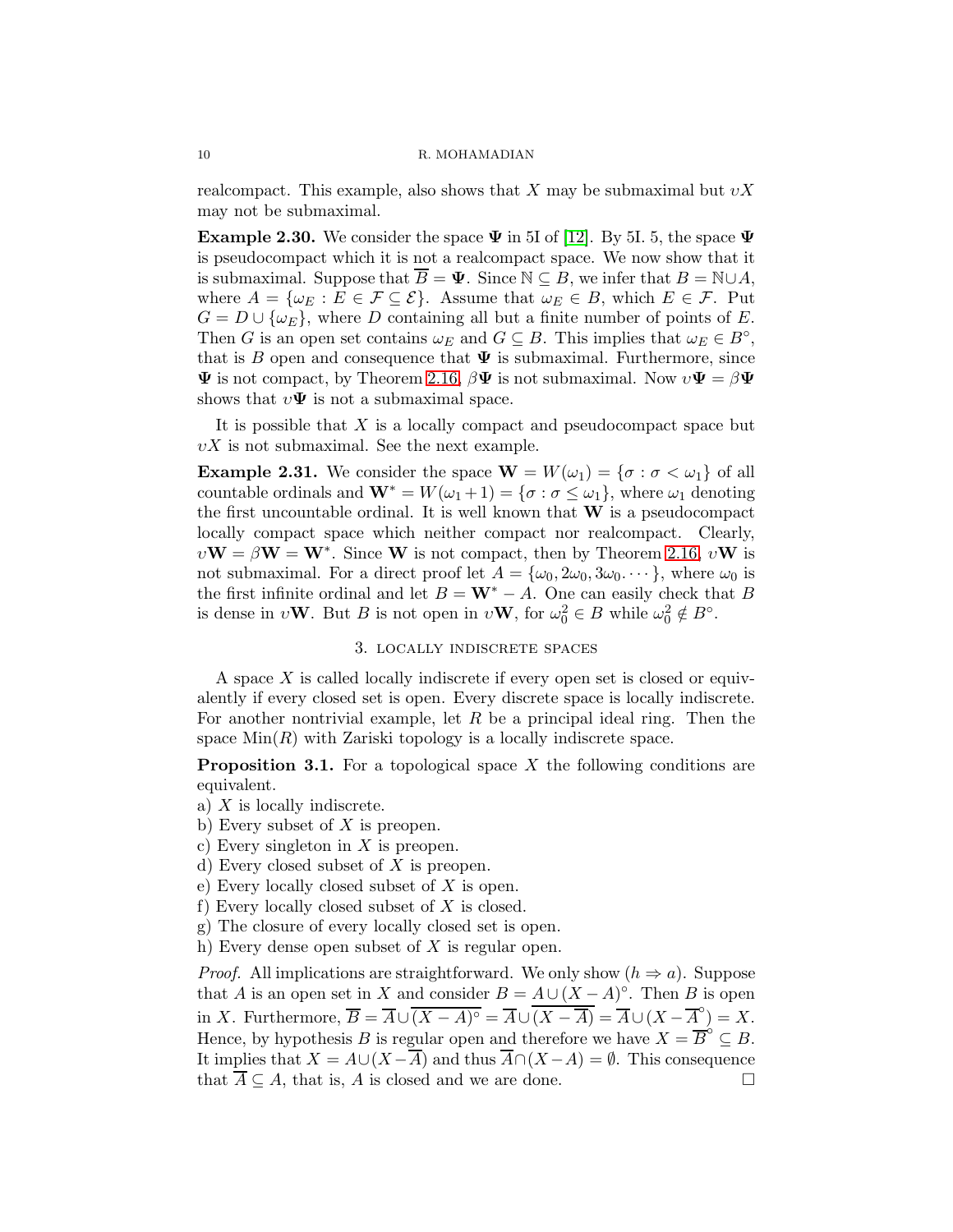**Proposition 3.2.** For a topological  $T_1$ -space X the following conditions are equivalent.

a)  $X$  is discrete.

b)  $X$  is locally indiscrete.

c) Every open set is regular open.

*Proof.* It is straightforward.  $\square$ 

To see the definition of the concepts given in the next remark, see [\[12,](#page-13-0) [10\]](#page-13-8). Foe details about  $P_F$ -spaces, see [\[6\]](#page-13-17).

Remark 3.3. a) A locally indiscrete space need not be discrete.

b) If X is a  $T_{\frac{1}{2}}$ -space, then it is locally indiscrete if and only if it is discrete.

c) Every locally indiscrete space is a strongly zero-dimensional space. The converse is not true. For example,  $A = \{0, 1, \frac{1}{2}\}$  $\frac{1}{2}, \cdots$ } is a strongly zerodimensional subspace of R while it is not locally indiscrete.

d) Every locally indiscrete space is a  $P_F$ -space. The converse is not true. For example, the space  $\Sigma$  of 4M in [\[12\]](#page-13-0) is a  $P_F$ -space which is not locally indiscrete.

e) A locally indiscrete space need not be submaximal. For instance, let  $X = \{a, b, c\}$  and  $\mathcal{T} = \{\emptyset, \{a\}, \{b, c\}, X\}.$ 

f) A submaximal space need not be a locally indiscrete space. For example we consider the space  $\Sigma$  of 4M in [\[12\]](#page-13-0).

g) Every locally indiscrete space is a P-space. The converse is false. For example, the space  $S$  in 4.N of [\[12\]](#page-13-0) is a P-space which is not locally indiscrete. h) Every locally indiscrete space is a extremally disconnected and hence is basically disconnected. The converse is false. For example, the space  $S$  in 4.N of [\[12\]](#page-13-0) is a basically disconnected which is not locally indiscrete and the space  $\Sigma$  is extremally disconnected which is not locally indiscrete.

<span id="page-10-0"></span>**Proposition 3.4.** The space  $(X, \mathcal{T})$  is a locally indiscrete space if and only if  $\mathcal{T} = \mathcal{T}_l$ .

*Proof.* ( $\Rightarrow$ ) Let  $G \in \mathcal{T}_l$ . Then  $G = \bigcup_{\alpha \in \Lambda} A_\alpha$ , where  $A_\alpha$  is  $\mathcal{T}$ -locally closed, for any  $\alpha \in \Lambda$ . By hypothesis,  $A_{\alpha}$  is  $\mathcal{T}$ -open, hence  $G \in \mathcal{T}$  and we are done. (←) Let A is a  $\mathcal{T}$ -locally closed subset of X. Hence  $A \in \mathcal{T}_l$  and therefore  $A \in \mathcal{T}$ . This shows that X is a locally indiscrete space.

**Proposition 3.5.** Let X be a locally indiscrete space. The following conditions are equivalent.

- a) X is a  $T_1$ -space.
- b) X is a  $T_{\frac{1}{2}}$ -space.
- c)  $X$  is a  $T_D$ -space.
- d) X is a  $T_0$ -space.
- e)  $X$  is a submaximal space.
- f)  $X$  is a discrete space.

*Proof.* All implications are obvious. We only show  $(d \Rightarrow a)$ . Let  $x \in X$  and on the contrary suppose that  $y \in \{x\}$  and  $y \neq x$ . If there is an open set G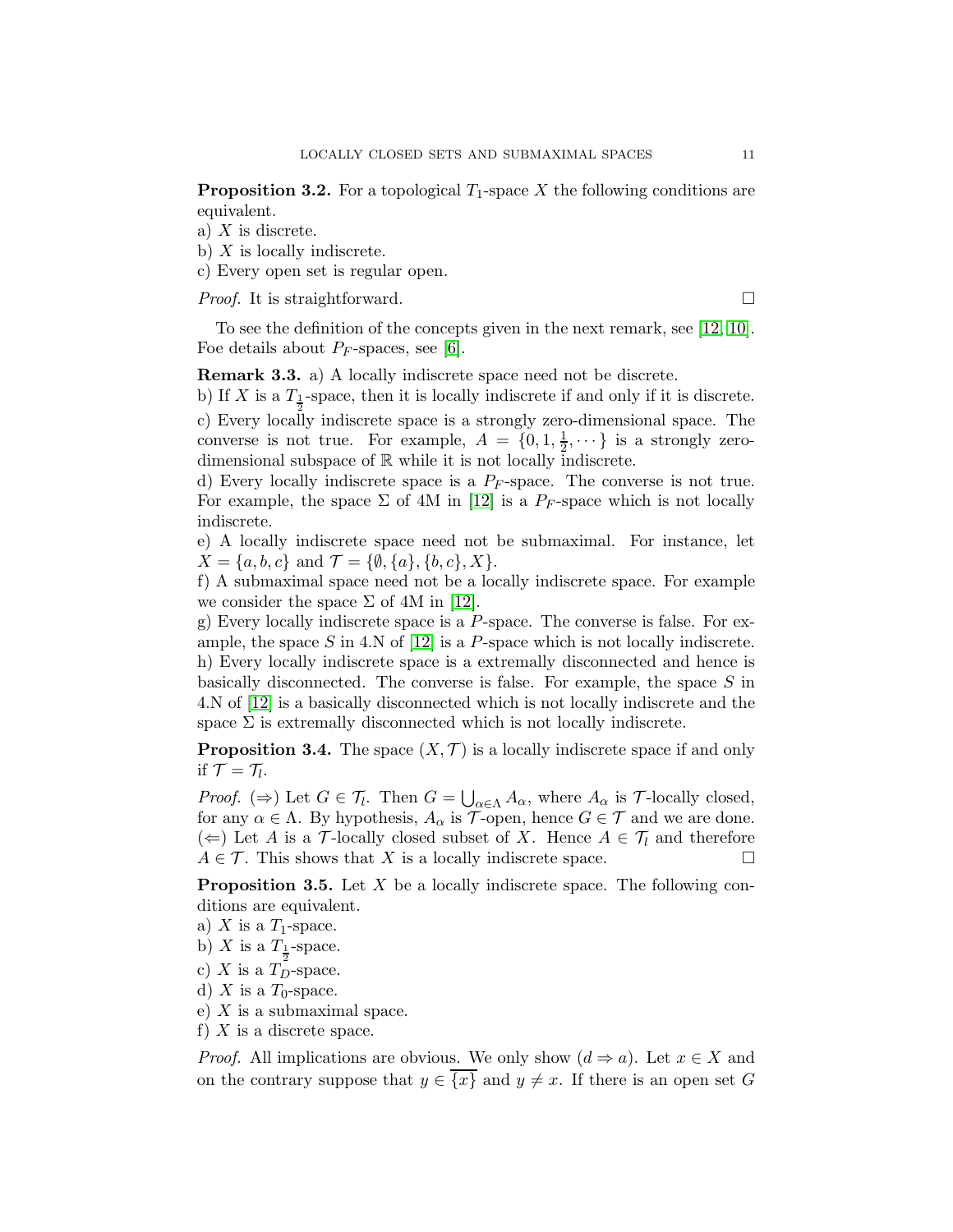such that  $y \in G$  and  $x \notin G$ , then  $G \cap \{x\} \neq \emptyset$  which is not true. If there is an open set H such that  $x \in H$  and  $y \notin H$ , then  $y \in X - H$  and since  $X - H$ is open we infer that  $(X - H) \cap \{x\} \neq \emptyset$  and this is not true. Therefor X is a  $T_1$ -space and we are through.

### 4. lc-properties

In this section, by using the locally closed sets, we introduce some separation axioms. For more details about lc-continuous functions, see [\[11\]](#page-13-3). We begin with the following definition.

### **Definition 4.1.** A space  $X$  is called:

a) lc-regular if for each locally closed set A and for each point  $x \notin A$ , there are disjoint open sets U and V with  $x \in U$  and  $A \subseteq V$ .

b) lc-completely regular if for each locally closed set  $A$  and for each point  $x \notin A$ , there exists a continuous function  $f : X \to [0,1]$  such that  $f(x) = 0$ and  $f(A) = 1$ .

c) lc-normal if for every two disjoint locally closed sets  $A$  and  $B$ , there are disjoint open sets U and V with  $A \subseteq U$  and  $B \subseteq V$ .

Every lc-regular (resp. lc-completely regular, lc-normal) space is a regular (resp. completely regular, normal) space. The converse is hold in locally indiscrete spaces, but is not true, in general. See the following example.

**Example 4.2.** We consider  $X = \mathbb{R}$  with usual topology.

a) R is not a lc-regular space. To see this let  $A = [0, 1)$ . Then A is locally closed and  $1 \notin A$ . But A cannot be separated from 1 by disjoint open sets. b) R is not a lc-completely regular space. To see this let  $A = \{1, \frac{1}{2}$  $\frac{1}{2}, \cdots \}.$ Then A is locally closed and  $0 \notin A$ . But A cannot be separated from 0 by a continuous function.

c) R is not a lc-normal space. To see this let  $A = \{1, \frac{1}{2}\}$  $\frac{1}{2}, \cdots$ } and  $B = \{0\}.$ Then  $A$  and  $B$  are locally closed sets. But  $A$  and  $B$  cannot be separated by disjoint open sets.

**Remark 4.3.** a) Every lc-completely regular  $T<sub>D</sub>$ -space is completely regular. b) Every lc-normal  $T_D$ -space is Hausdorff.

**Definition 4.4.** A space  $X$  is called lc-compact if each locally closed cover of X has a finite subcover.

Every lc-compact space is compact. Every infinite compact  $T_1$ -space is not lc-compact. One can easily see that  $(X, \mathcal{T})$  is lc-compact if and only if  $(X,\mathcal{T}_l)$  is compact.

Proposition 4.5. Every clopen subset of a lc-compact space is lc-compact.

*Proof.* Suppose that  $Y \subseteq \bigcup_{\alpha \in \Lambda} A_{\alpha} \in \Lambda$ , where  $A_{\alpha}$  is locally closed set in Y, for each  $\alpha \in \Lambda$ . Hence,  $A_{\alpha} = B_{\alpha} \cap Y$ , which  $B_{\alpha}$  is locally closed set in X, for each  $\alpha \in \Lambda$ . Therefor there is an open set  $G_{\alpha}$  and a closed set  $F_{\alpha}$  in X which  $B_{\alpha} = G_{\alpha} \cap F_{\alpha}$ . Now it is clear that  $X = \bigcup_{\alpha \in \Lambda} ((G_{\alpha} \cup$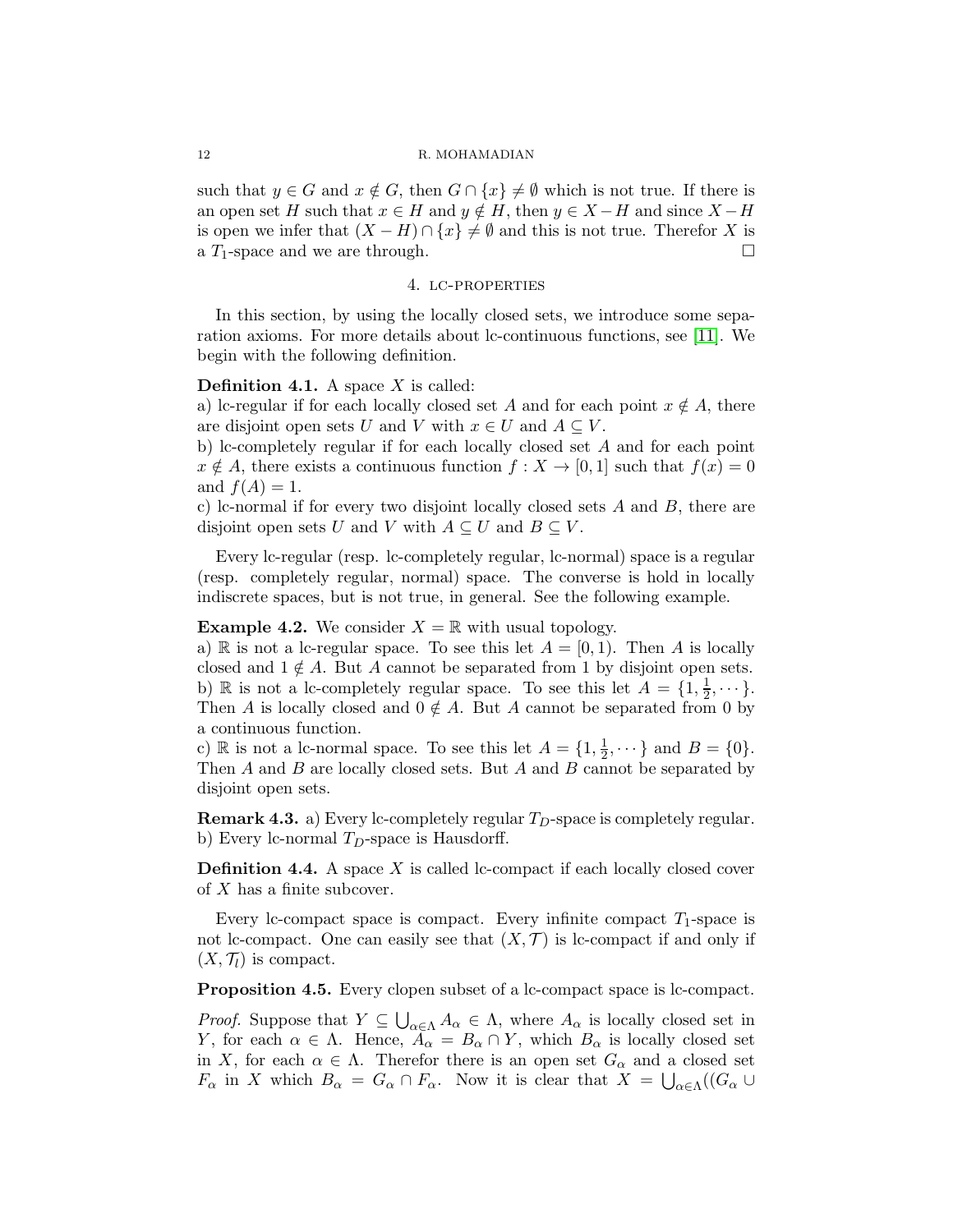$(X - Y) \cap (F_\alpha \cup (X - Y))$ . Since X is a lc-compact space we infer that  $X = \bigcup_{k=1}^{n} ((G_{\alpha_k} \cup (X - Y)) \cap (F_{\alpha_k} \cup (X - Y))),$  for a natural number n and  $\alpha_i \in \Lambda$  for  $i = 1, \dots, n$ . It implies that  $Y \subseteq \bigcup_{k=1}^n A_{\alpha_k}$ , that is, Y is a lc-compact space.

**Definition 4.6.** A function  $f : X \to Y$  is called lc-continuous if the converse image of any open set in  $Y$  is locally closed in  $X$ .

Every continuous function is lc-continuous. The converse is not true. For example, let  $X = \{a, b\}$  and  $\mathcal{T}_1 = \{\emptyset, \{a\}, X\}$  and  $\mathcal{T}_2 = \{\emptyset, \{a\}, \{b\}, X\}$  are two topology on X. We define  $f : (X, \mathcal{T}_1) \to (X, \mathcal{T}_2)$  by  $f(x) = x$ . Then f is lc-continuous but it is not a continuous function.

**Remark 4.7.** Let  $f: X \to Y$  be a onto and X be a lc-compact space. Then a) if  $f$  is continuous then  $Y$  is lc-compact. b) if  $f$  is lc-continuous then  $Y$  is compact.

**Remark 4.8.** If  $f : (X, \mathcal{T}) \to Y$  is lc-continuous, then  $f : (X, \mathcal{T}_l) \to Y$  is continuous. The converse is false. To see this we consider  $(\mathbb{R}, \mathcal{T}_u)$  and define  $f : (\mathbb{R}, \mathcal{T}_l) \to Y = \{0, 1\}$  by  $f(\mathbb{Q}) = 0$  and  $f(\mathbb{R}-\mathbb{Q}) = 1$ , which Y is equipped with discrete topology. Since  $(\mathbb{R}, \mathcal{T}_l)$  is discrete, then f is continuous. But  $\mathbb{Q} = f^{-1}(\{0\})$  is not locally closed set in  $(\mathbb{R}, \mathcal{T}_u)$  while  $\{0\}$  is an open set in Y. This shows that  $f : (\mathbb{R}, \mathcal{T}_u) \to Y$  is not a lc-continuous function.

# **Remark 4.9.** Let  $f: X \to Y$  be continuous. Then

a) if  $B \subseteq Y$  is locally closed then  $f^{-1}(B) \subseteq X$  is locally closed.

b) if  $A \subseteq X$  is locally closed then  $f(A)$  need not be locally closed. Let  $X = \{a, b\}, \mathcal{T}_1$  be discrete topology and  $\mathcal{T}_2$  be trivial topology on X. We define  $f: (X, \mathcal{T}_1) \to (X, \mathcal{T}_2)$  by  $f(x) = x$ . Then  $A = \{a\}$  is locally closed set in  $(X, \mathcal{T}_1)$  but  $f(A) = \{a\}$  is not locally closed set in  $(X, \mathcal{T}_2)$ .

**Definition 4.10.** A function  $f: X \to Y$  is called locally closed if the image of each locally closed set of  $X$ , is locally closed in  $Y$ .

If  $f: X \to Y$  is one-to-one, open and closed function, then it is locally closed. A locally closed function need not be open or closed. See the next example.

**Example 4.11.** a) Let  $X = \{a, b\}$ ,  $\mathcal{T}_1$  be discrete topology and  $\mathcal{T}_2$  $\{\emptyset, \{a\}, X\}$  be another topology on X. We define  $f : (X, \mathcal{T}_1) \to (X, \mathcal{T}_2)$ by  $f(x) = x$ . Then f is locally closed but it is not an open function. b) Let  $X = \{a, b, c\}$ ,  $\mathcal{T}_1$  be discrete topology and  $\mathcal{T}_2 = \{\emptyset, \{a, c\}, \{b, c\}, \{c\}, X\}$ be another topology on X. We define  $f : (X, \mathcal{T}_1) \to (X, \mathcal{T}_2)$  by  $f(x) = x$ . Then f is locally closed but it is not a closed function.

#### **REFERENCES**

<span id="page-12-0"></span>[1] A. R. Aliabad, V. Bagheri and M. Karavan Jahromi, On Quasi P-Spaces and Their Application in Submaximal and Nodec Spaces, Bull. Iranian Math. Soc. Vol. 43, No. 3, (2017), 835-852.